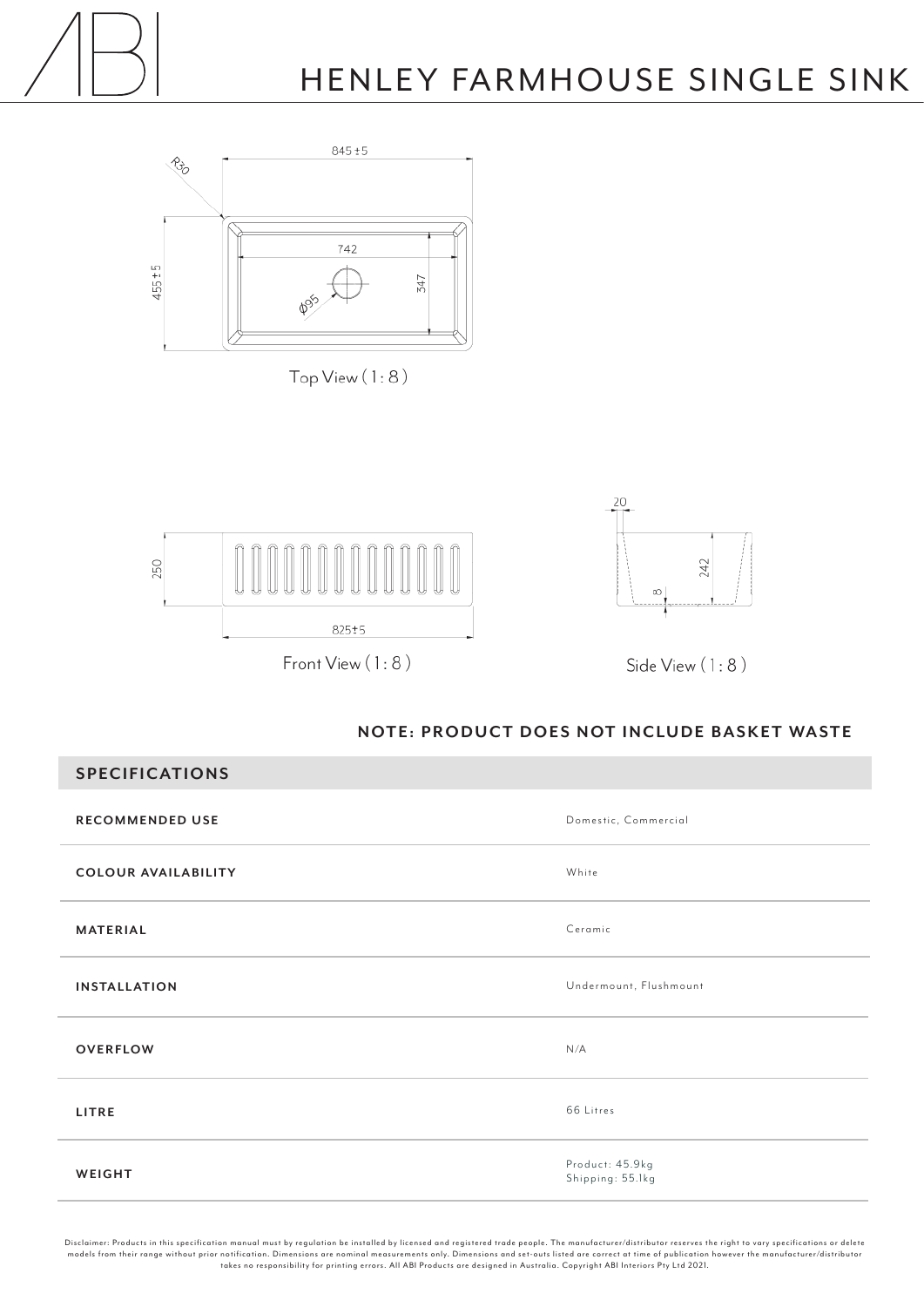## INSTALLATION GUIDE - UNDERMOUNT SINK

Note: This product must be installed by a **licensed tradesperson**.<br>This is a general installation guide - there are many factors that are involved that can alter the installation method.



Note: this basin can only be installed into new cabinetry The contract of the mission control of the mission control of the control of the control of the control of the control of the control of the control of the control of the control of the control of the control of the contro

The sink must be available to tradespeople for taking measurements at time of manufacture. *ABI* is unable to provide templates due to variations in the material of the product.

Allow for the cabinetry to be designed so the sink front is sitting proud of cabinetry



 $\overline{3}$  Cut the bench-top using the external measurements of the sink perimeter in conjunction with the desired sink overhang and cabinetry shelf.



Mount the sink into the cabinet shelf ensuring the sink is level with the cabinet top.





Install the benchtop & apply adhesive to sink perimeter. Wipe away any excess adhesive sealant.